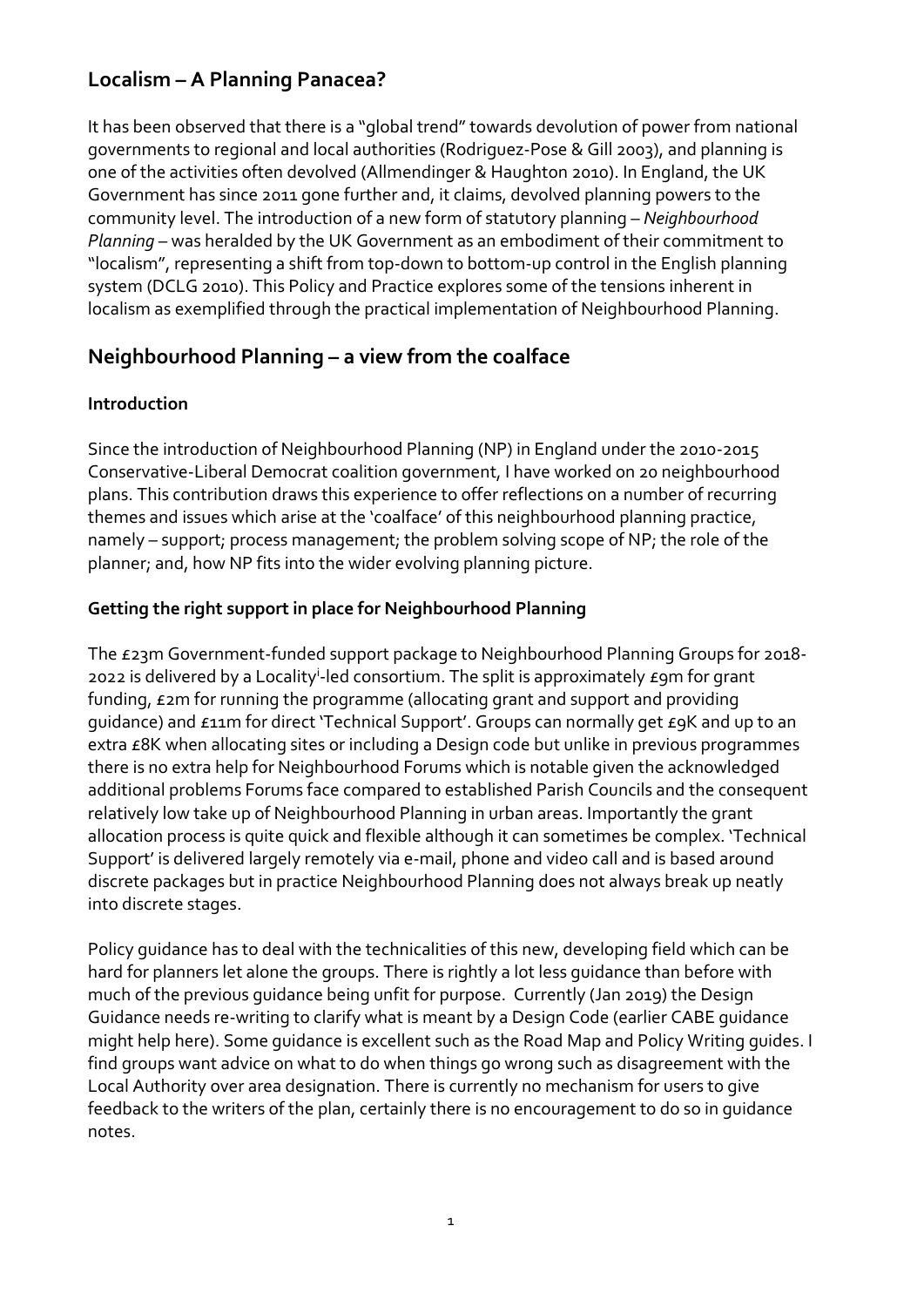Clear feedback about how Neighbourhood Planning groups are progressing would be useful. For example, how much groups spend on surveys, how commissioning someone to do consultation work compares with a DIY approach, what problems examiners keep seeing, how much evidence is actually needed, why some groups start then give up, which people and groups who might benefit from Neighbourhood Planning have never heard of it, which policies work and which don't, and what groups think of the guidance provided.

#### **Managing the Process**

While much of the guidance deals directly with planning issues, frequently groups struggle to manage the process effectively. Making best use of the support available can be a challenge. They can use consultants but what for and how do they brief them especially if they have little experience in doing this? It is the group's plan and grant so their prerogative as to how to use consultants. They can write the Plan themselves and just use a consultant when they get stuck or need someone to do a discrete piece of work as is common in the development industry and Local Planning Authorities (LPAs) where planners, architects and engineers are brought in at key stages by staff familiar with the process. But Neighbourhood Planning Groups are dealing with something new to them and often without properly qualified or trained staff and so often need a more proactive approach from consultants.

Often groups do some initial consultation before getting consultants involved but occasionally this unguided consultation is wasteful with large sums spent on long surveys (usually meaning fewer respondents) that are unfocussed and of dubious value to the Plan. People decide to do plans in response to certain issues but often fail to address them in consultation due to uncertainty about its role in the process and can end up hostages to consultation.

Support varies between and within LPAs due often to lack of resource but in some case hostility towards Neighbourhood Planning due apparently to fear it will undermine the Local Plan (unfounded due to the need for Neighbourhood Plans to be in general conformity with Local Plan Strategic Policies) and reservations about Neighbourhood Planning Groups' democratic legitimacy. Where LPAs do not offer the support expected in the Act there is little recourse for Groups. Some LPAs in more affluent boroughs have offered money and direct consultancy support. Less affluent LPAs often hit by cuts tend to be in unparished areas and are more likely to suffer from deprivation including low literacy levels and Forums in these areas are therefore facing much harder challenges hence the lower take up of Neighbourhood Planning in such areas.

Managing, without dampening, expectations is important as people's understanding of planning varies greatly. Neighbourhood Planning is a way for local people to have greater control over development in their area but this will vary greatly depending on the issues, opportunities and strategic Local Planning policies. Groups don't always understand the extent and limits of their or their Plan's powers, often underestimating their power to set the agenda and deferring to others, or conversely thinking Neighbourhood Plans can dictate Police numbers, or National Health Service expenditure.

Groups sometimes struggle to focus for a number of reasons and this is the main point of a Vision and Objectives - to define what the Plan is, and is not, about. Some groups copy objectives from plans already 'made' as they regard them as templates and then struggle to make their plan meet objectives that are not locally relevant.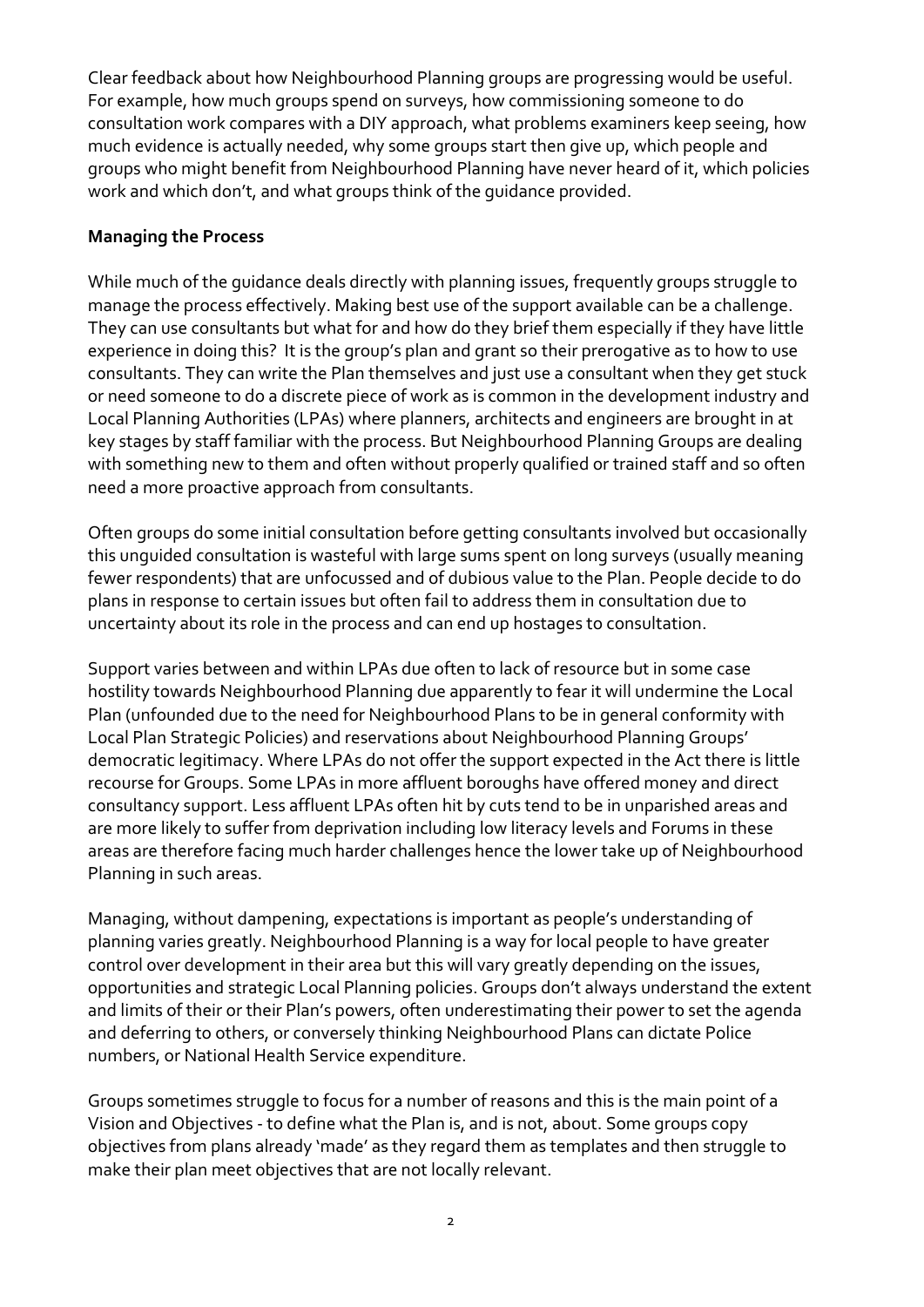Many people don't distinguish between Land Use Planning and other forms of public decision making such as provision of health care, education and policing with 'Planning' understood as what 'they' do to 'us'. This idea of 'them' and 'us' is arguably a citizenship issue that localism is intended to tackle but sometimes groups can struggle to relinquish a passive, or oppositional, role.

There can be conflict within groups for example when some members want to use the Neighbourhood Plan to fight against development of strategic sites already allocated in the Local Plan while others realise it cannot. Assessing housing need can soften attitudes towards LPAs allocating sites in the Green Belt as groups come to understand the issues they face. Brandon Lewis claimed that "plans for housebuilding are more than 10% higher in the first areas with a Neighbourhood Plan as opposed to only the council's Local Plan" (DCLG & Lewis 2015) but I am not aware of any evidence that this is due to Neighbourhood Plans.

Good governance matters to ensure plans are made in a responsible way and to ensure effective decision making where there is no consensus or certainty and choices still need to be made. This is something I see groups struggle with. I've seen problems where there has been a confusion of roles and responsibilities when Parish Councils and Forums have delegated work to sub-committees or consultants. Neighbourhood Planning takes place in an uncertain world with differences of opinion and groups are often guessing what the LPA, developers and the Examiner will think.

#### **The scope of Neighbourhood Planning - are people trying to solve problems that are best solved in another way?**

Groups often want to address non-planning issues such as highways. Supplementary documents can accompany Neighbourhood Plans and collect those ideas that are not Land Use Planning Policies. Perhaps funding could be made available to help these documents turn into Action Plans which share the Vision and Objectives of the Neighbourhood Plan. For some groups affordable housing is an important issue and one that often frustrates them as affordable rates are set strategically. For this reason providing housing directly has been considered by some groups but currently Parish Councils don't have this power.

Groups often complain that Local Planning Authorities don't apply existing planning policy, or make good quality decisions, and in those cases it is questionable what Neighbourhood Planning can do. Perhaps where an LPA policy requires development to protect or enhance character, a Character Assessment can help interpret that policy even if it is produced principally for the Neighbourhood Plan<sup>1</sup>, or more clearly strongly worded policies can help in some cases.

#### **What is the role of the planner - what skills do they need?**

-

The emergence of Neighbourhood Planning also defines and requires new roles for the planner. Consultants may need to guide groups but get out of the way when appropriate to avoid taking over thereby disempowering the group, difficult when at meetings the Chair says 'Over to you'.

<sup>&</sup>lt;sup>1</sup> See an example of a neighbourhood character assessment here: [https://thurstonparishcouncil.uk/thurston](https://thurstonparishcouncil.uk/thurston-neighbourhood-plan-npd/character-assessment/)[neighbourhood-plan-npd/character-assessment/](https://thurstonparishcouncil.uk/thurston-neighbourhood-plan-npd/character-assessment/)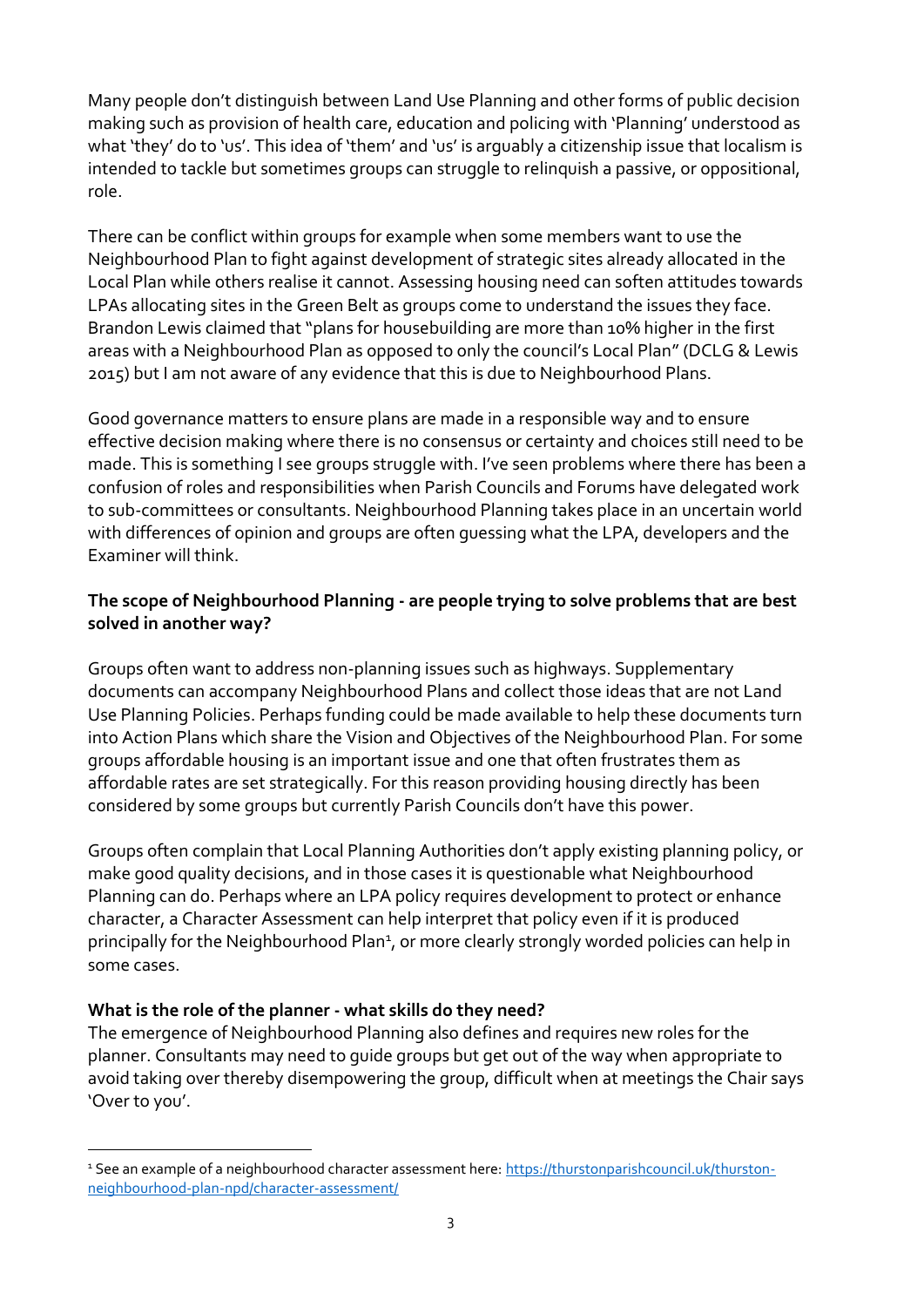Neighbourhoood Planning can encompass many aspects of planning work such as site assessment, heritage, flood risk, retail, housing need, policy development etc. and consultants need the flexibility and broad range of skills to cover these areas in a Neighbourhood Planning context which can be different to a Local Plan context (for example addressing housing need).

Consultants need the skills to get to know their groups who may not articulate what they want in ways familiar to planners. Groups may not be aware of all the potential pitfalls and opportunities so consultants can help by "watching the group's back", as well as helping them to brief other consultants including for technical support packages.

It is important to make sure the groups understand that Neighbourhood Plans are ultimately about land use planning policies. That is not always easy when people read that they can "control development" in their area which is sometimes interpreted as meaning that groups can decide what will or won't be developed.

I have found training can help groups at various stages of the planning process, including the need for evidence, what planning polices can actually do, the importance of being specific, areas like highways, and what to do with ideas that can't translate into planning policies. It seems that project management tools to help manage the process can also help give the groups clarity.

#### **How Neighbourhood Planning fits into the wider planning picture**

Neighbourhood Planning was introduced at a similar time as other changes in the Planning System and many Neighbourhood Plans have been produced at the same time as the Local Plan which adds complications but also opportunities to influence the Local Plan.

Courts are increasingly being brought into planning decisions including Neighbourhood Planning, so clear interpretations of related legal decisions are needed particularly where groups are trying to second guess examiners and Local Planning Authorities as it can be hard to be sure what they are going to think despite engagement (see Sturzaker & Gordon, 2017 for a discussion of some legal decisions).

Another issue is that it is not always clear as to what counts as a Strategic Policy where Local Plans don't label their policies as such or what counts as general conformity with them. Where LPAs do not agree with Neighbourhood Planners over this, who decides, the group, the LPA or the Examiner? As regards housing, how Neighbourhood Plans fit in with the Local Authority's Objectively Assessed Need is another tricky area. A housing needs assessment in a Neighbourhod Plan area can give you some numbers but what they mean, and how they relate to the wider housing market, can be a source of tension with LPAs.

Greater control of Community Infrastructure Levy<sup>2</sup> spending is a 'carrot' to encourage Neighbourhood Planning, but in many areas CIL is still only a future possibility where LPAs remain unconvinced that the gains outweigh the administration costs.

-

<sup>&</sup>lt;sup>2</sup> The Community Infrastructure Levy (CIL) is a tax on development set at the local authority level to fund infrastructure related to the development. If an area has a Neighbourhood Plan then some CIL receipts are allocated for spending in that Neihgbourhood.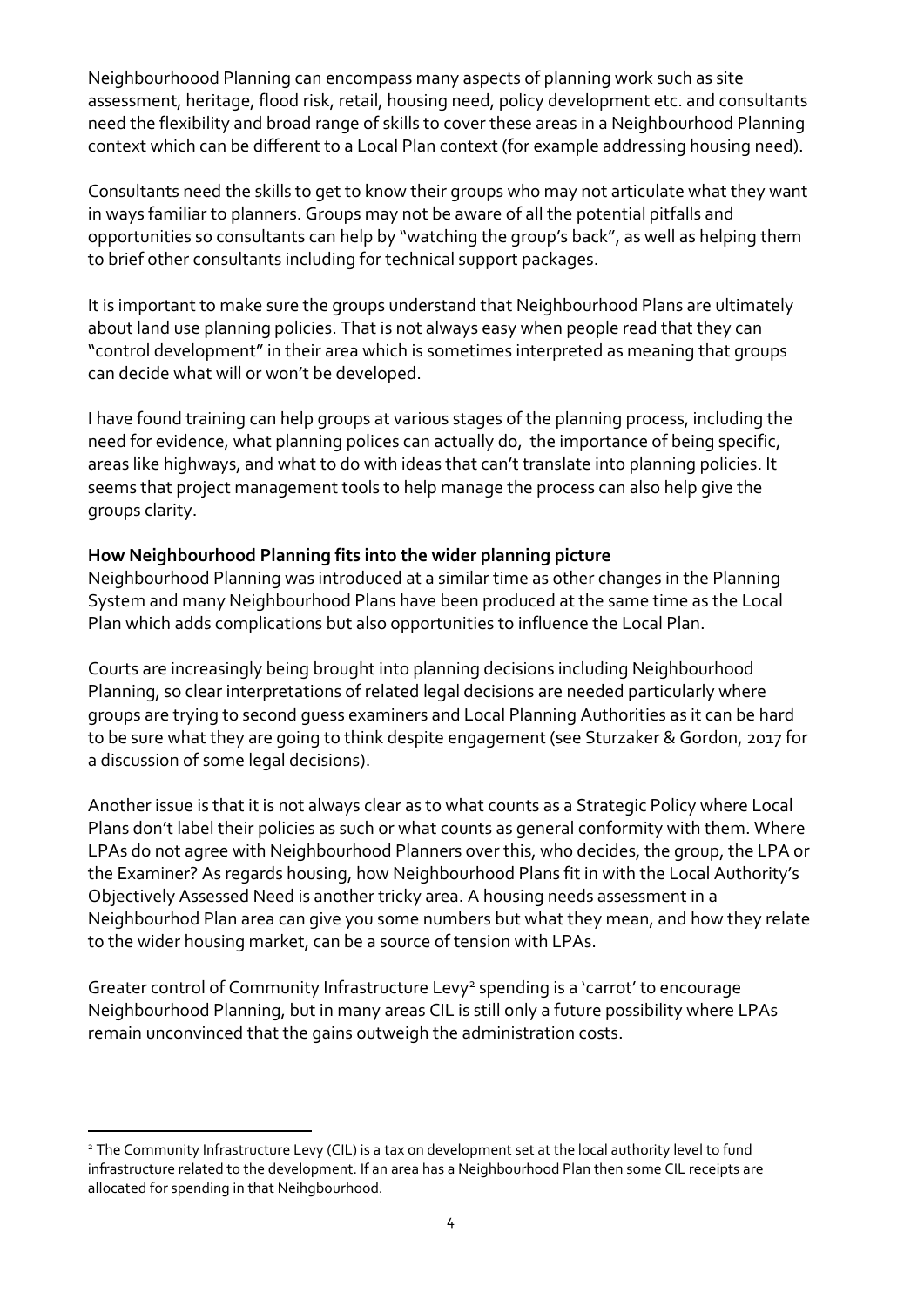City regions should not affect Neighbourhood Planning as long as the strategic policies with which Neighbourhood Plans need to be in general conformity remain in Local Plans even if there is an overarching City Region Strategic Plan.

### **Conclusions**

Support is vital and is evolving and there have been some positive steps such as the welcome rationalisation of guidance, but the latter must continue to develop in response to feedback. There needs to be more about managing the process including managing support, effective decision making and dealing with the problems groups face. Better project management tools and a database of example and model policies with comments on their implementation and appropriateness would be useful.

Whether the availability of technical support for setting up Forums compensates for the loss of additional grant support for these groups remains to be seen. Close attention needs to be paid to how the split in funding between grant and technical support works out and how the largely remote delivery of discrete packages of technical support work serves the needs of NP groups.

Honest, open dialogue to discuss issues in Neighbourhood Planning is needed in particular on the following issues: skills for consultants and Local Authority planners, how Neighbourhood Planning is 'sold', why uptake varies from place to place, the role of engagement, and whether Planning is all that needs to be devolved to the Neighbourhood level or whether funding and housing powers could join it. There needs to be some means of redress for groups where LPAs are not cooperating and the deep cuts to LPAs budgets are also something that needs to be addressed if capacity to support NP is to be fostered.

# **Scales of decision in urbanism in France: local autonomy under control**

### **Introduction**

-

Considering local level spatial planning, the situation in France has witnessed important changes over the last 15 to 20 years. Indeed, from the beginning of the 2000s, the planning framework has developed in sophistication both in terms of tools and contents at different levels and scales. These changes were accompanied by a rise of methods of public participation in planning that date back to the mid-1980s. These changes show an evolution towards a more horizontally and vertically spatially integrated system of planning, mainly from local to the regional scale. This focus on infra-national scales can be explained by the French system of territorial governance based, at the lowest level, on numerous local authorities (*communes*) 3 , and by the political decentralisation process. Planning tools are consequently aligned with the areas for which elections take place, and the new planning powers which have been decentralised to local authorities. At the same time, the need to have more powerful public authorities at local level has led to the development of formal inter-municipal cooperation and this scale has also gained new powers in terms of spatial planning. Even if these inter-municipal organisations can be considered as the competitors of the municipalities

<sup>3</sup> France is a country with almost 36,000 local authority (*communes*) areas with an average number of inhabitants of 1,870 and average area of 15 km².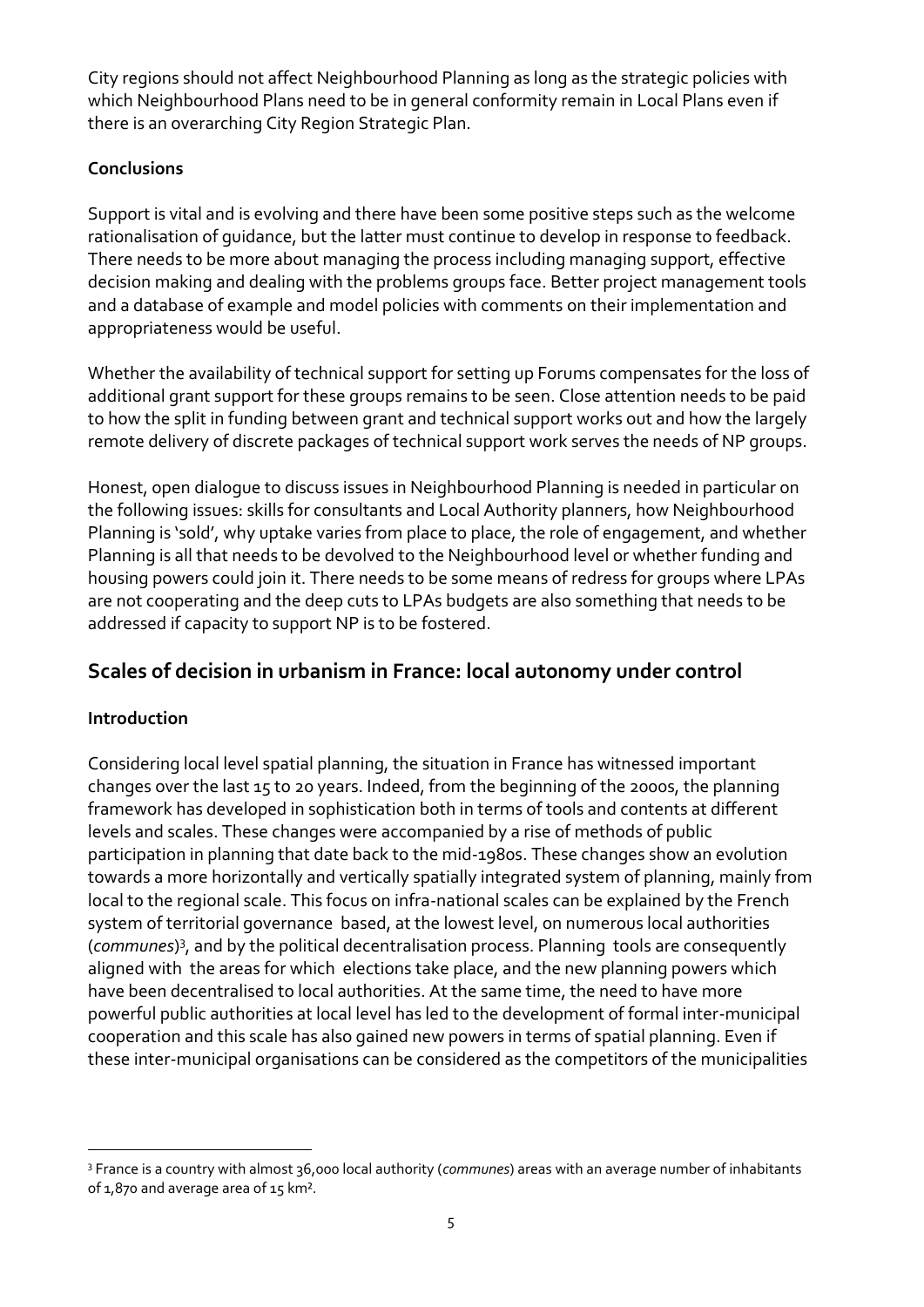on spatial planning issues, the municipalities are still the scale at which elections take place and whose political legitimacy is supported by a high level of political participation<sup>4</sup>.

Nevertheless, despite this situation where local authorities have an important role in terms of spatial planning, the role of the State is still important in legal, financial and wider public policy terms. In addition, the French system of spatial planning at local level tends to consider that all local spaces and elected local bodies have the same resources to deal with spatial planning issues under the assumption that they have been given the same formal tools needed to deal with these issues. Furthermore, as the participation of citizens between elections through mechanisms such as public enquiries at the local level is still mainly consultative in nature, the capacity to really take into account people's voices can be questioned.

#### **The rise of local planning instruments**

Before the year 2000, the main regulatory framework for urbanism in France was the *Plan d'occupation des sols*. This was a document drafted at municipal level to plan the long term allocation of the land for a municipality. In 2001, the *Plan local d'urbanisme* (PLU) was introduced which required an analysis of the issues facing a municipal territory and the elaboration of a programme of actions to be taken into account in the local plan. The PLU is used to deliver building permits<sup>5</sup>. At the same time, the *Schéma de cohérence territoriale* (ScoT) was introduced at intermunicipal level, which determines the spatial organisation of a wider local territory and the evolution of its urban areas for the medium and long term. Starting from a development project called a *Projet d'Aménagement et de Développement Durable* (PADD) which presents the major policy orientations in terms of spatial planning, the location and the distribution of the projects envisaged across space is established. At the inter-municipal scale, it is also possible to prepare a PLU, a *Plan local d'urbanisme intercommunal* (PLUI). In that case, it is the PLUI that determines the decisions made in relation to building permits. The SCoT appears then rather as a local strategic planning document. Nevertheless, the PLU/PLUI must be in accordance with strategic orientations of the SCoT. These documents might address issues like housing, economic development, public transport, commercial and small business infrastructures, landscape conservation, enhancement of access to towns, and risk prevention, and aim at insuring the right combination of local sectoral policies. Furthermore, their spatial scope and the obligation of coherence at municipal and inter-municipal levels implies a vertical coordination of plans and actions, even if this is still essentially at a local scale (i.e. even intermunicipal groupings are still local as opposed to regional in extent). Planning at intermunicipal level has been settled to counterbalance the weight of the *communes* in terms of spatial planning, as this level seems sometimes irrelevant to deal with a wise management of spatial issues at local scale. Inter-municipal organisations shall notably allow the management of urban spaces beyond communal frameworks (eg. urban transport) and the articulation between urban spaces and peripheral peri-urban or rural areas (eg. management of peri-urban areas).

-

<sup>4</sup> In the last municipal elections in France held in 2014 the turnout across two rounds of voting averaged 63% (data.gouv.fr) ; whist abstention for other local/regional elections these last years has reached 50% (elections at *département* or region levels). In comparison the turnout for English local government elections held in 2017 was 35.1% (https://www.electoralcommission.org.uk/\_\_data/assets/pdf\_file/0011/234893/Voting-in-2017-Final.pdf). <sup>5</sup> Not all local territories in France have a PLU or SCoT. Most low density local areas (6 370 *communes* in 2016) have a very simple spatial planning document the *Carte communale* or are regulated by national laws that strongly

restrict the possibility to urbanize space (6 228 *communes* in 2017).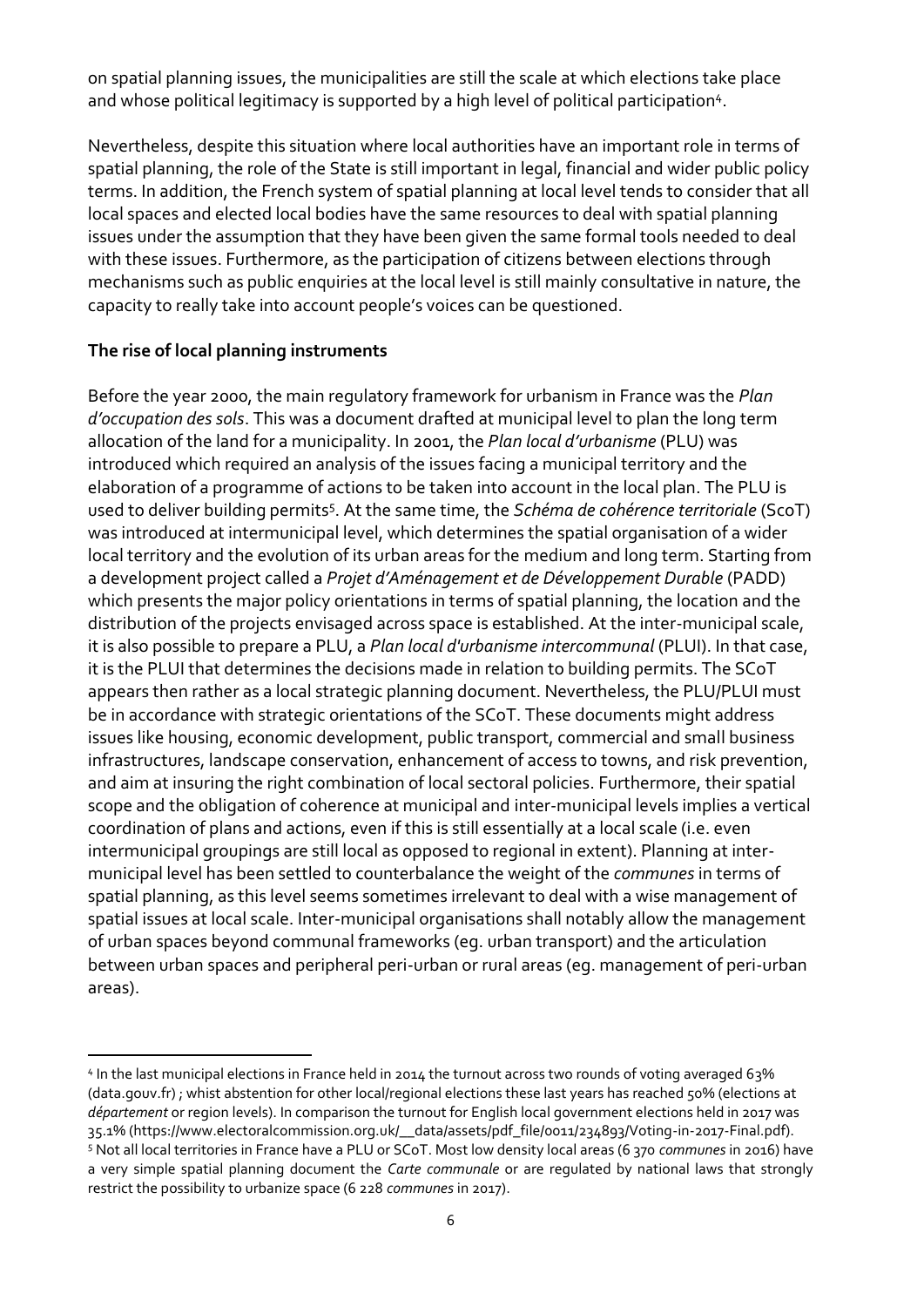A recent reform of spatial planning derived from the 2015 *loi portant nouvelle organisation territoriale de la République* (law on the new organization of the territory of the Republic; often abbreviated to *Loi NOTRe*) implies that French regions have to adopt a planning regional scheme by August 2019 that the local authorities must take into account in their local spatial plans.

These changes show that the French planning system is evolving by integrating elements from the traditional models of countries further north in Europe (the "comprehensive integrated approach" identified by CEC, 1997) into its national framework, with a view to better multiscalar coordination of planning actions at least between local and regional scales of planning (Santamaria, 2018).

#### **Questioning local capacities, autonomy and democracy**

But there is a contradiction in the French situation. On the one hand, national laws oblige local/regional authorities to aim at better spatial integration in terms of planning and, yet on the other the idea of spatial planning at national scale has disappeared since the last attempt made at this in the mid-1990s. This does not mean that the State does not intervene any longer in local spatial planning affairs.

Firstly, the general spatial planning rules and tools are enacted at national level even if each local authority is charged with adapting these to local contexts. Nevertheless, this situation raises the issue of the means (in terms of money, skills, resources, governance, etc.) by which local authorities can prepare their plans and put them into practice; bearing in mind that these means can be very different from one place to another. There is a kind of legal illusion in considering that because all local authorities have the same tools they have the same capacity to act with the same intensity.

Second, the financial means to put into practice spatial planning actions at regional and local level are partly still in the hands of the State via annual and multiannual national funding and grants – the *Contrat de plan État-Région* which are signed for a five year period. The local taxation regulations are also defined by the State, which is an issue when State funding to local authorities has been constantly diminishing for several years. More recently, a portion of local taxation on local businesses has been recentralized at State level and portion of *la taxe d'habitation* (local housing tax) will be soon abolished. All these decisions, have been taken without real dialogue with local authorities, but have an impact on their ability to invest, notably in planning and development.

Third, the State possesses particularly powerful legal tools in the area of spatial planning and interventions in terms of the provision of infrastructure and amenities across the national territory. For example, in certain spaces which are considered to be particularly strategic at the national scale, it can set up *Directives territoriales d'aménagement et de développement durable* in order to protect the environment or enable future developments. While these strategic planning documents prepared directly by the State do not override local planning documents, they open the way for *projets d'intérêt général* initiated by the State, which are then binding for local players. Another legal provision enables the State to intervene directly in spatial planning matters in local territories through the so-called *opération d'intérêt national* mechanism. This relates to the implementation of urbanisation operations under the auspices of the State justified with reference to the national interest. The role played by the State in spatial planning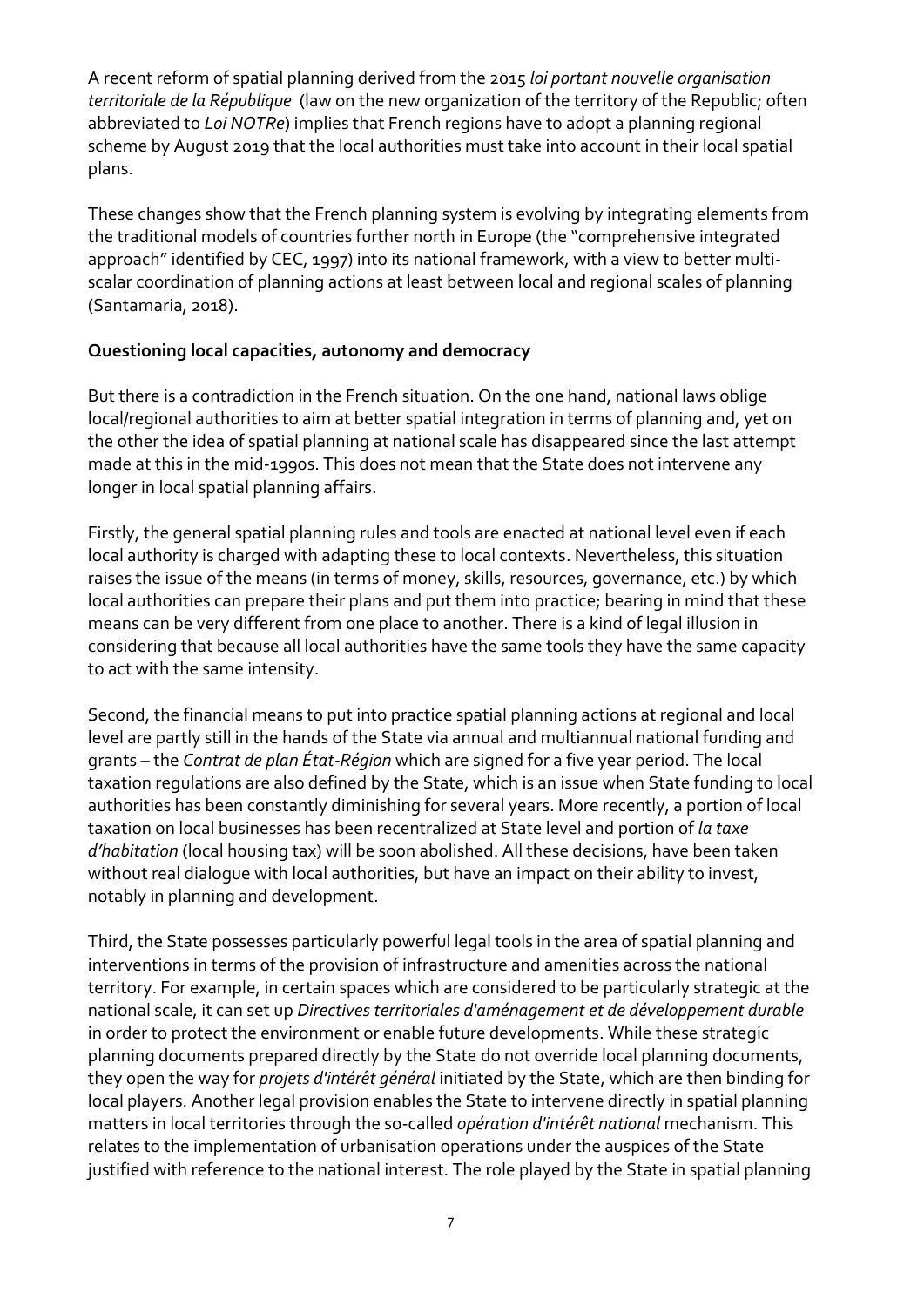in the Ile-de-France region should also be mentioned. As the region is considered strategic, the regional authorities share their planning powers with the State for the preparation and implementation of the policy orientations of the regional plan.

Alongside the the role of State in local spatial planning, an issue which can also be raised in terms of local democracy is that today most spatial planning initiatives at local level are led by inter-municipalities. This situation raises the question of the lack of political legitimacy of these organisations led by designated individuals elected in the *communes* and not at intermunicipal level (i.e. through indirect universal suffrage). Until now, the attempts to organise local elections at intermunicipal level have been a failure. For some, this is a important problem in terms of local democracy in so far as people in charge of taking important decisions on spatial planning issues are not directly elected by citizens at the level where decisions are really taken (Desage, Gueranguer, 2011).

#### **A consultative approach to public participation in planning: the "general interest" at stake?**

Over recent decades, the above changes have been accompanied by changes in terms of public participation in spatial planning issues, notably in the field of land use planning. Today, nearly all plans and projects must be submitted to public review.

The "public enquiry procedure" concerns spatial planning operations and land use planning documents like the PLU. It consists of collecting the opinions of the populations concerned at the local level by way of a procedure that is intended to guarantee the independence of the decisions taken concerning the plan or project being prepared.

Moreover, an independent national entity, the *Commission nationale du débat public* (CNDP - National Commission for Public Debate) is in charge, 'upstream' of public enquiries, of organising public debate with the populations potentially concerned by planning projects. This body has a consultative role drawing in different stakeholders from the contracting authorities (local, regional, national authorities), private firms and the citizens affected. The National Commission for Public Debate informs citizens and ensures that their point of view is taken into account. In particular, it ensures that the information provided by the project manager is accessible, complete and understandable. As such, it can fund alternative or complementary expertise requested by the public. At the end of the debates, the Commission draws up one or more concluding documents that show all the points of view expressed. It thus specifies the feasibility conditions of the project. The project manager has the legal obligation to respond in a proactive and public manner to the recommendations made by the Commission. To guarantee a certain independence, the Commission is composed of 25 members from different backgrounds: national and local elected representatives, members of the national courts, civil society groups, employers, unions, and experts. This commission has certain similarities with the public hearings used in the USA, and with the *Bureau des audiences publiques sur l'environnement* (BAPE) created in 1978 in Quebec, and these experiences partly influenced the French public debate system (Subra, 2014). In light of this it is interesting to note that the CNDP has itself been suggested as a model for a Commission for Public Engagement (CPE) in infrastructure decision making in the UK (Slade and Davies, 2017).

More widely, the notion of participation has become a leitmotiv among politicians and in legislative provisions for planning operations as a means of working towards a consensus on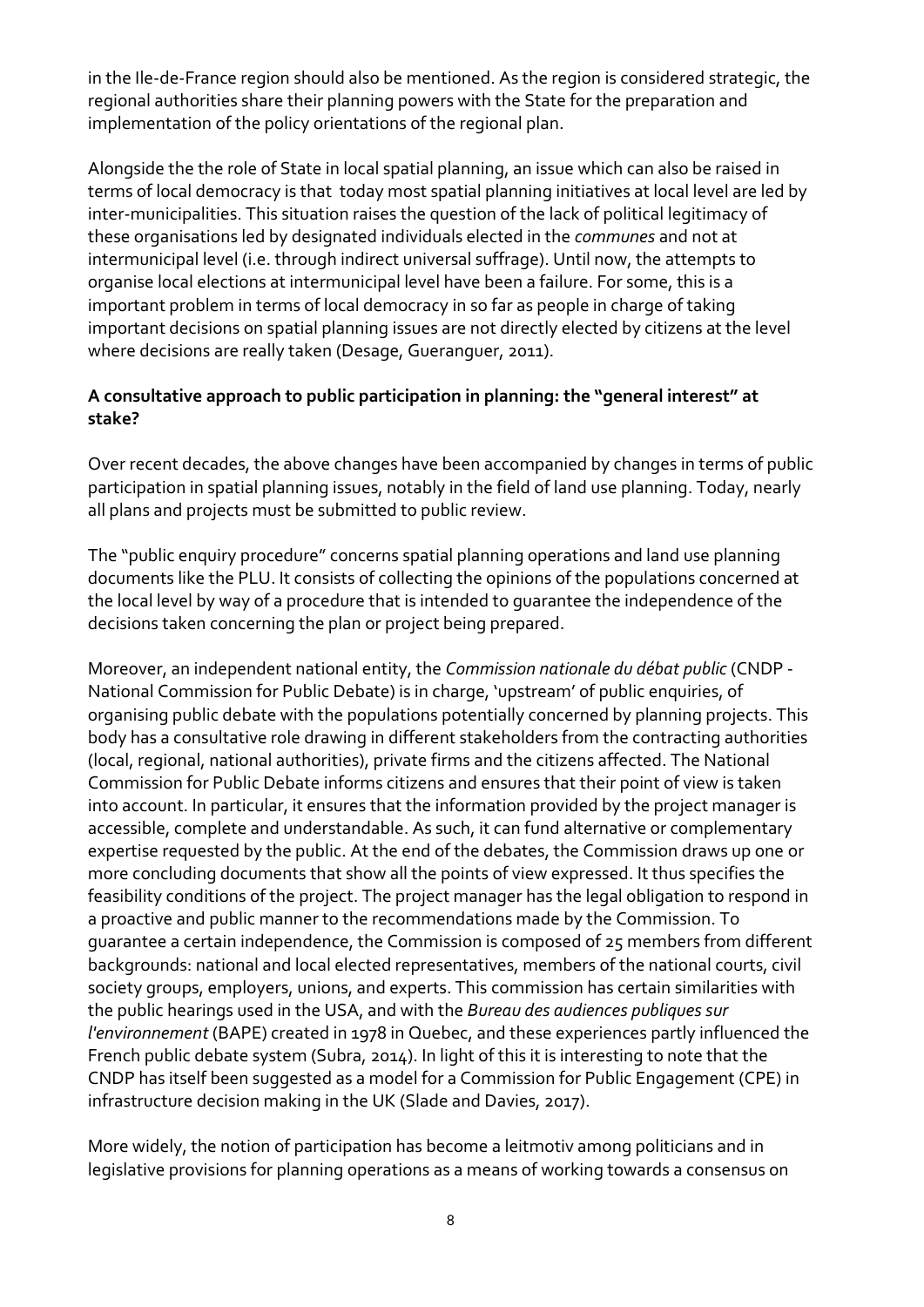what is of a general interest. However, whilst the notion of public participation is often cited, it is never legally defined and its implementation is still, in most cases, based on a consultative approach towards public participation.

More fundamentally, there is a questioning of the notion of the general interest itself. Historically this has been defined in France as an interest that transcends that of individuals, and therefore overrides individual interests. This has been used to justify the implementation of planning operations even if they sometimes contradict the views and preferences of local people. This very conception of a general interest is disputed today as it is seen by some as an ideological device arising from the hegemony of certain groups seeking to impose their decisions on places and on society. This criticism leads to a variable geometry definition of the "general interest" that depends on the convictions, the culture, the values, the representations and the interests of individuals and groups. This can trigger conflicts on spatial planning issues and projects such as those seen in 2014 which saw several protests by opponents of development projects on national or local scale. Some led to violent clashes between police and demonstrators, for instance in the conflict about the construction of a new international airport near Nantes. Consequently, despite the fact that since the 1990s tools for consultation and public enquiry have been developed by the national public authorities, France has seen an increase in such conflict in recent years (Subra, 2014).

## **Neighbourhood Planning – Panacea, Pragmatic Possibility or Placebo?**

In this concluding part of this Policy & Practice, I reflect upon a number of themes which have been raised by both Eddy Taylor and Frederic Santamaria in relation to other research which has been published on Neighbourhood Planning, and report on some empirical findings in the North West of England.

#### **Neighbourhood Capacity**

There is a steadily growing corpus of literature on Neighbourhood Planning in England, much of it focussing on the *process* of Neighbourhood Planning, in large part due to the fact that as yet many more communities have begun preparing a plan (in excess of 2,000) than have completed it (around 500). Some of this, particularly early, research challenged some of the assumptions around localism that are noted in the contributions above, such as the desire of communities to take responsibility for producing their own plans (Gallent et al. 2010); and the feasibility of them doing so, with Inch (2014) noting how demanding participation in planning could be for "ordinary" citizens. Due to this, a reliance on professional planners, whether as consultants or because they live in the neighbourhood and have been able to participate as a local resident, has been observed as very common (Sturzaker & Shaw 2015; Vigar, Gunn & Brooks 2017).

#### **Neighbourhood Autonomy**

There is a statutory requirement on local authorities to support Neighbourhood Planning groups, but this is very vaguely defined. A number of Neighbourhood Planning groups have reported finding the relationship with their local authority hard to navigate (Parker, Lynn & Wargent 2017), and in at least one case there has been active opposition from the local authority to the production of a Neighbourhood Plan (Sturzaker & Shaw 2015). To explore the level of support provided by local authorities, recent research at the University of Liverpool has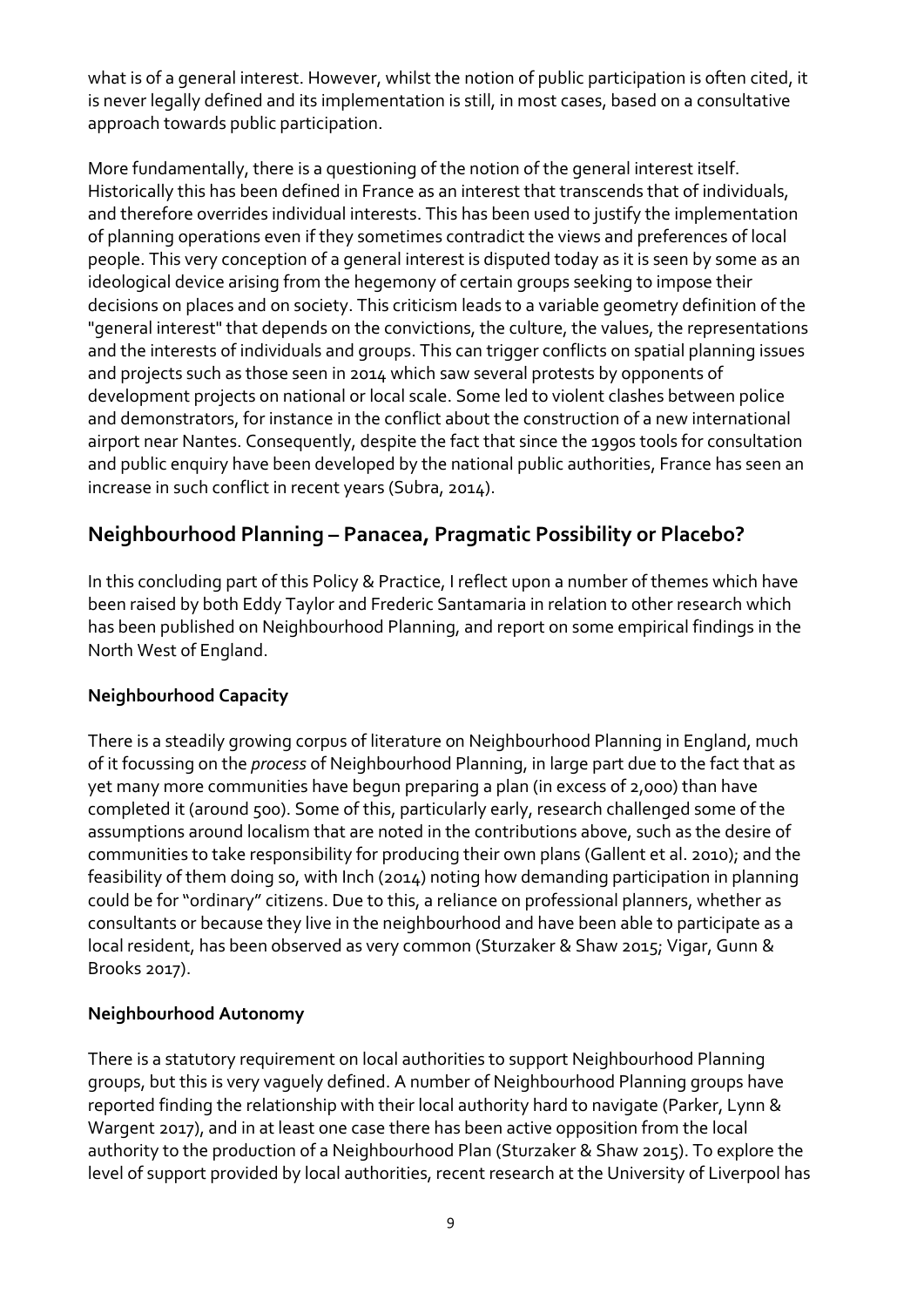explored the level of support for Neighbourhood Planning offered by local authorities. 45% of the Neighbourhood Plans in the North West are to be found within just two local authorities, Cheshire East (42 Neighbourhood Plans) and Cheshire West & Chester (29 Neighbourhood Plans). Whilst these are the  $3^{rd}$  and  $7^{th}$  least deprived local authorities in the North West, they also offer a great deal of support to communities to undertake Neighbourhood Plans. This support includes a contract with Cheshire Community Action to provide support (in Cheshire West & Chester), a weekly drop-in session for interested communities (in Cheshire East), and a now defunct system of direct grants to communities from Cheshire East. Other local authorities are unable or unwilling to offer this level of support. In part this is due to the variable impact of "austerity", which has been shown to have greater effects on more deprived local authorities (Lowndes & Gardner 2016), but anecdotal evidence suggests some local authorities are resistant to the idea of Neighbourhood Planning.

### **The Public Interest**

How "the public interest" is, or should be, reflected in Neighbourhood Planning is an open question – as of course it is in Planning more broadly (Campbell & Marshall 2002). From the outset, researchers were concerned that Neighbourhood Planning might be a vehicle for better resourced individuals and groups to gain more influence in and over the planning system (Hastings & Matthews 2015), rather than the empowering force it was portrayed as upon its introduction. Research into the practices of Neighbourhood Plan production has found groups limiting consultation due to concerns over where it might lead (Vigar, Gunn & Brooks 2017), a perhaps troubling replication of the "decide-announce-defend" approach to decision-making which planning in England has been accused of in the past (Bell, Gray & Haggett 2005). The role played by the "independent actors" within the system, the independent examiners and the courts, has also come under scrutiny. Parker, Lynn and Wargent (2017) noted that nearly all Neighbourhood Plans were being amended by their examiners, in many cases quite substantially, casting doubt on the extent to power can really be claimed to have "shifted" to communities (DCLG 2012). In contrast, the courts appear to be applying a degree of flexibility in their judgements in relation to Neighbourhood Plans, apparently seeking to give community groups some leeway (Sturzaker & Gordon 2017).

#### **Outcomes of Localism**

Beyond these questions about the process of plan-making, we must of course interrogate the outcomes of Neighbourhood Planning, specifically whether a Neighbourhood Plan can empower communities to deliver something different to that of the longer-established model of local planning. The picture is mixed – as noted in an earlier contribution, the Government has claimed that Neighbourhood Plans increase housebuilding by more than 10% (DCLG; & Lewis 2015), but this claim has recently been found "illogical and unreasonable" by the High Court (Planning magazine 2017) due to the lack of evidence supplied. Some communities have reported that they have effectively no more power than they did before, due to the ongoing level of financial and regulatory power held by local authorities and developers (Lord et al. 2017), but other communities have taken the opportunity to put forward their own preferences for housing which can lead to community-led housing initiatives (Bradley & Sparling 2016; Field & Layard 2017) and the consequent redistribution of power.

To achieve this, communities need more support to navigate their way through the complex Neighbourhood Planning process (Field & Layard 2017). Parker, Lynn and Wargent (2017)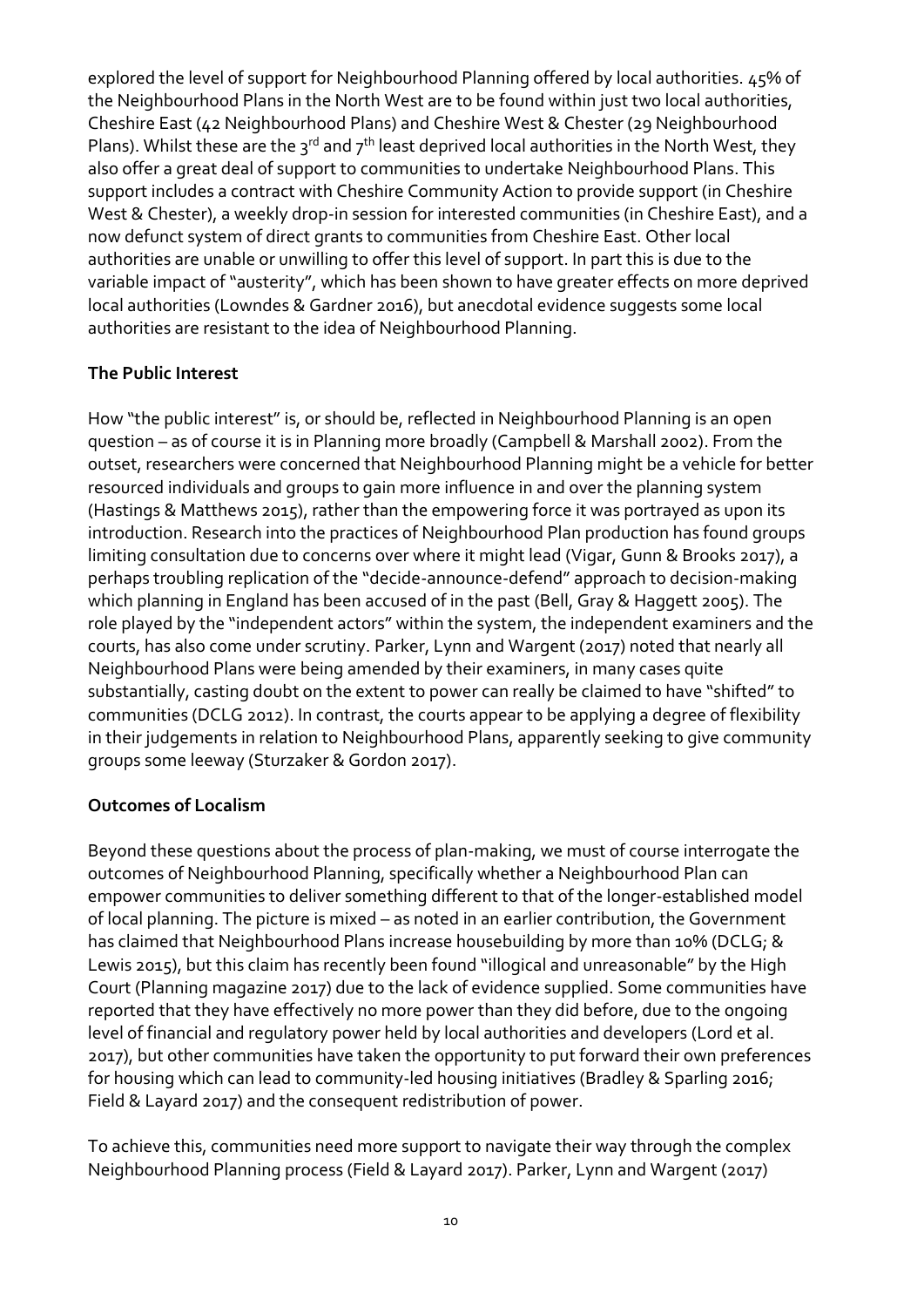interviewed many of those involved in the first Neighbourhood Plans to be "made", and they found only a minority would be willing to get involved in Neighbourhood Planning again, reinforcing the challenges communities have found in putting the system into practice. Notwithstanding these challenges, there is evidence that Neighbourhood Planning could be a powerful and progressive tool to enable communities to come together and challenge the prevailing neoliberal and developer-driven model of planning in England (Williams, Goodwin & Cloke 2014; Bradley & Brownill 2017). For this to be the case, more work is needed to understand more fully why communities, particularly those who are relatively more deprived, have been unable to follow through on their initial interest in Neighbourhood Planning; and indeed on the motivations and experiences of those deprived communities who are persevering.

## **Conclusion**

In this *Policy and Practice* we have compared the English experience of localism with that of France, identifying in the implementation of Neighbourhood Planning in England a number of practical issues which remain unresolved. More broadly, this piece of work serves the purpose of much comparative analysis in Planning – it forces us to look upwards and outwards, reflecting on the assumptions which might implicitly underpin approaches to Planning in different contexts.

One such assumption is the tendency to conflate the concepts of neighbourhood and community, as does the UK Government's guidance on Neighbourhood Planning (MHCLG, 2018). It takes only a moment's reflection to begin thinking through the difference between these terms, with neighbourhood typically referring to a small spatial unit and community to some association of individuals, not necessarily spatial in nature (Barton et al., 2010). The distinction is important for other reasons, not least that the French constitution 'does not recognise the idea of "community", considered to potentially associate an ethnic or religious minority to a geographical space' (Gardesse & Zetlaoui-Leger, 2017, p. 201). Instead the "general interest" is used as a guiding principle, as noted above. Another key difference is that, apparently, the French planning system still rarefies the role of the Planner as expert (Gardesse & Zetlaoui-Leger, 2017), in contrast to England, where some have expressed concern at the deprofessionalisation of Planning amid the rise of citizen-led Neighbourhood Planning (Lord et al. 2017).

These sorts of difference highlight the need, with any analysis/es of particular forms of planning practice, to reflect upon fundamental principles – who holds the power to plan, and who are they planning *for* – another way to consider the classic power over/power to distinction (Clegg et al., 2006). These in turn are fundamental questions to ask about localism in any instantiation, including those of the English and French planning systems. The answers to these questions continue to evolve, and will continue to be subjects of interests to theorists, practitioners and policy-makers.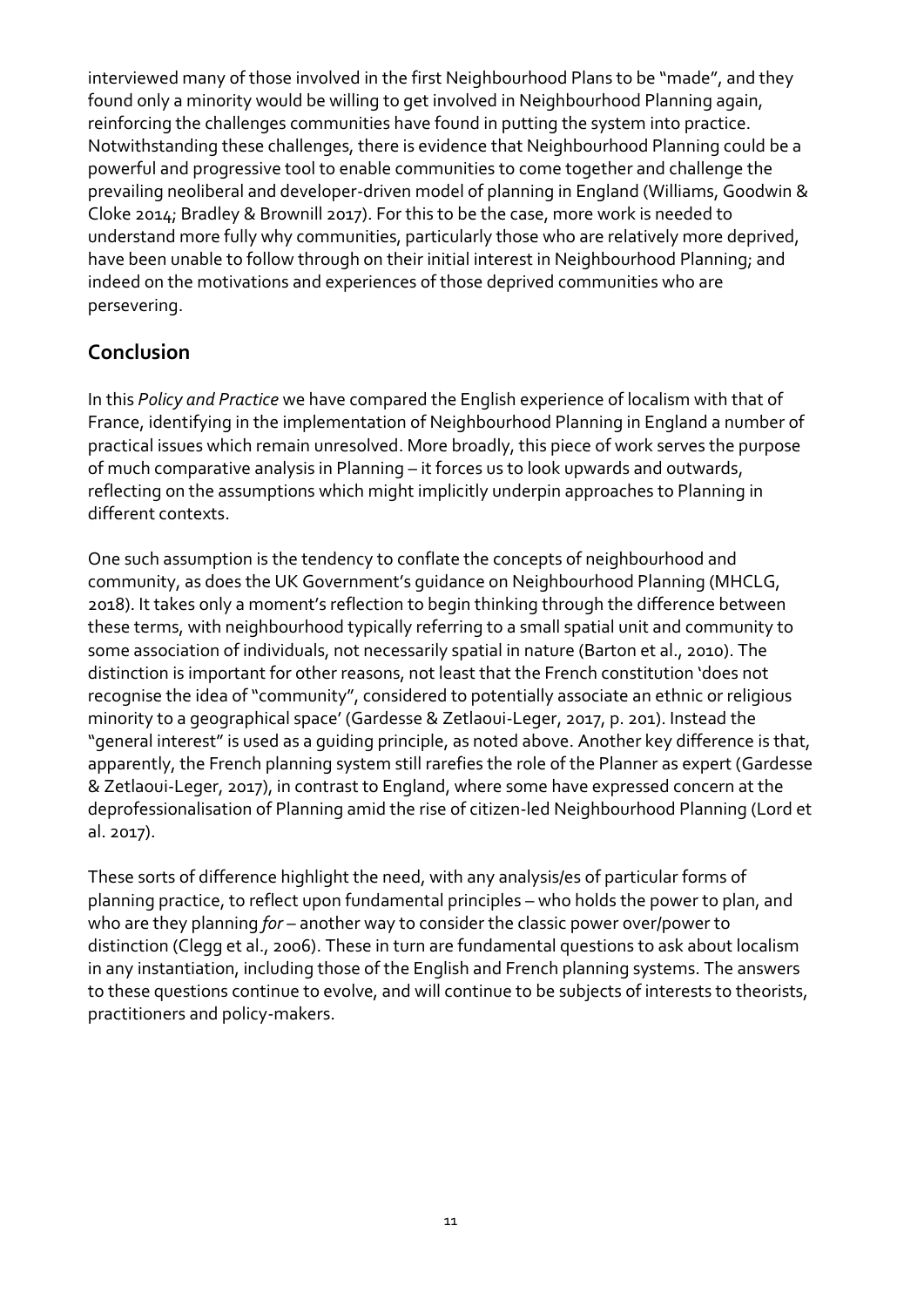#### **References**

- Allmendinger, P. & Haughton, G. (2010) 'Spatial Planning, Devolution, and New Planning Spaces', *Environment and Planning C: Government and Policy*, vol. 28, no. 5, pp. 803- 818.
- Barton, H., Grant, M. and Guise, R. (2010) *Shaping Neighbourhoods: For Local Health and Global Sustainability*, 2nd edn, Abingdon: Routledge.
- Bell, D., Gray, T. & Haggett, C. (2005) 'The 'social gap' in wind farm siting decisions: Explanations and policy responses', *Environmental Politics*, vol. 14, no. 4, pp. 460-477.
- Bradley, Q. & Brownill, S. (2017) Reflections on neighbourhood planning: towards a progressive localism, in S. Brownill & Q. Bradley (eds), *Localism and neighbourhood planning: Power to the people?*, Policy Press, Bristol, pp. 251-268.
- Bradley, Q. & Sparling, W. (2016) 'The Impact of Neighbourhood Planning and Localism on House-building in England', *Housing, Theory and Society*, pp. 1-13.
- Campbell, H. & Marshall, R. (2002) 'Utilitarianism's Bad Breath? A Re-Evaluation of the Public Interest Justification for Planning', *Planning Theory*, vol. 1, no. 2, pp. 163-187.
- Clegg S.R., Courpasson D. and Phillips N. (2006) *Power and Organizations*. London: Sage.
- DCLG (2010) *Planning power from town halls and Whitehall to local people* [Online], Department for Communities & Local Government, Available from: https://www.gov.uk/government/news/planning-power-from-town-halls-andwhitehall-to-local-people (Accessed: 3 October 2018).
- DCLG (2012) *Localism Act: Power shift to communities charges on* [Online], Department for Communities and Local Government, Available from: http://www.communities.gov.uk/news/communities/2126308 (Accessed: 9 July 2012).
- DCLG & Lewis, B. (2015) *Neighbourhood planning powers boosting plans for housebuilding by more than 10%* [Online], Department for Communities and Local Government, Available from: https://www.gov.uk/government/news/neighbourhood-planningpowers-boosting-plans-for-housebuilding-by-more-than-10 (Accessed: 14 November 2017).
- Desage, F., Gueranguer, D. (2011) *La politique confisquée. Sociologie des réformes et des institutions intercommunales*, Editions du Croquant, coll. « Savoir/Agir », Vulaines-sur-Seine
- Field, M. & Layard, A. (2017) 'Locating community-led housing within neighbourhood plans as a response to England's housing needs', *Public Money & Management*, vol. 37, no. 2, pp. 105-112.
- Gallent, N., Robinson, S., Dosad, C., Emmett, R. & Siraut, J. (2010) *Research Into Rural Housing Affordability - Final Report*, Colin Buchanan/UCL/Defra, London
- Gardesse, C. and Zetlaoui-Leger, J. (2017) Citizen participation: an essential lever for urban transformation in France?, in S. Brownill and Q. Bradley (eds), *Localism and neighbourhood planning: Power to the people?*, Bristol: Policy Press, pp. 199-214.
- Hastings, A. & Matthews, P. (2015) 'Bourdieu and the big society: Empowering the powerful in public service provision?', *Policy and politics*, vol. 43, no. 4, pp. 545-560.
- Inch, A. (2014) 'Ordinary citizens and the political cultures of planning: In search of the subject of a new democratic ethos', *Planning Theory*.
- Lord, A., Mair, M., Sturzaker, J. & Jones, P. (2017) '"The planners' dream goes wrong?" Questioning citizen-centred planning', *Local Government Studies*, vol. 43, no. 3, pp. 344- 363.